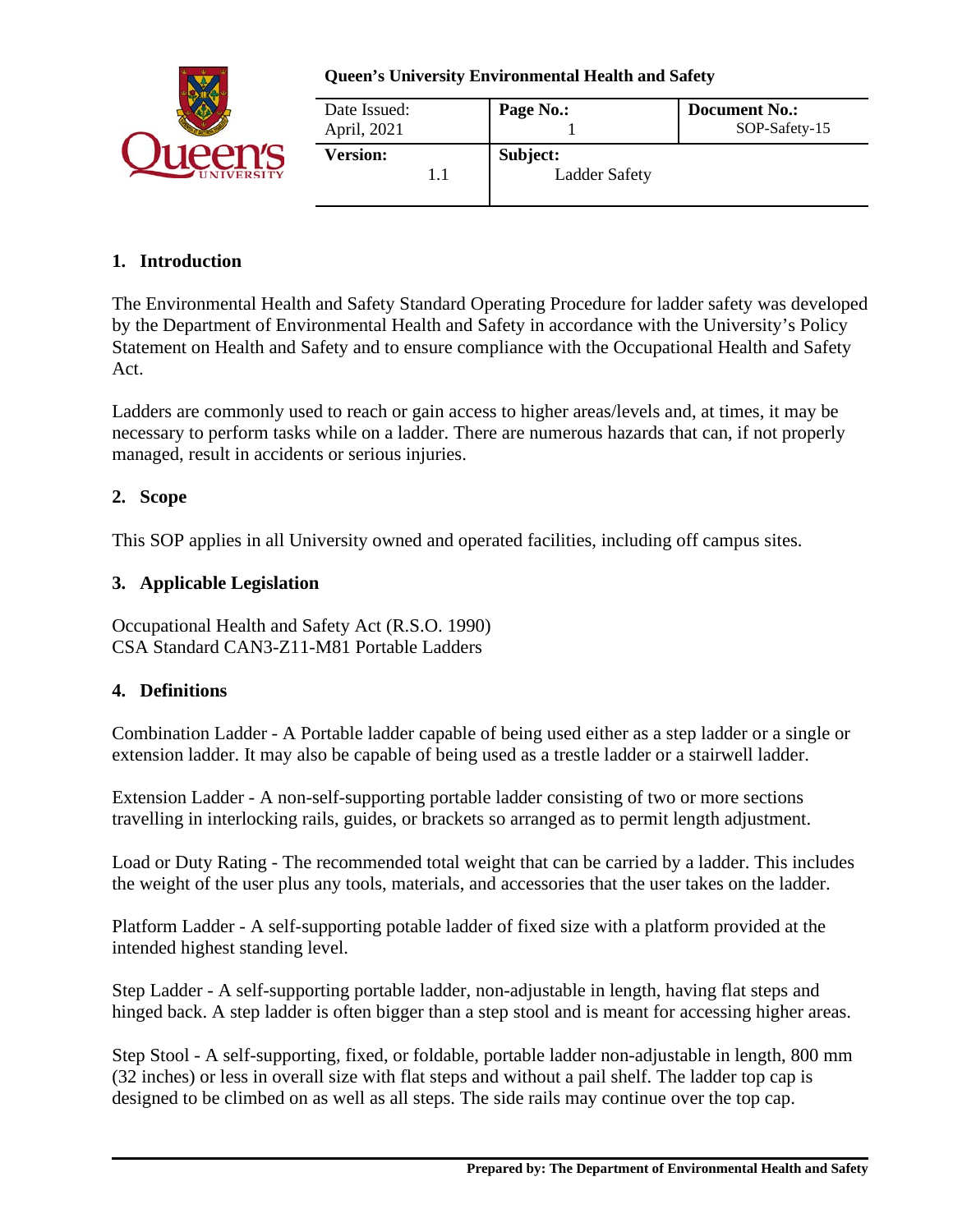

| Date Issued:<br>April, 2021 | Page No.:                        | <b>Document No.:</b><br>SOP-Safety-15 |
|-----------------------------|----------------------------------|---------------------------------------|
| <b>Version:</b>             | Subject:<br><b>Ladder Safety</b> |                                       |

Trestle Ladder - A self-supporting portable ladder, non-adjustable in length, consisting of two sections, hinged at the top to form equal angles with the base.

### **5. Responsibilities**

### 5.1 Responsibilities of Directors, Department Heads and Managers

Directors, Department Heads and Managers must:

- Ensure that all pertinent supervisors, employees, and students are aware of this SOP and have been informed of the safe use of ladders.
- Ensure that this SOP is implemented in all facilities under their authority.

### 5.2 Responsibilities of Supervisors

Supervisors must:

- Ensure that all employees and students are aware of this SOP and have been trained in the safe use of ladders.
- Ensure that ladders are inspected before use as per the requirements of this SOP.
- Ensure that only Queen's University equipment is used and that no personal ladders, step ladders, or step stools are brought onto campus or used at an off-site location.

### 5.3 Responsibilities of Faculty, Staff and Students

Faculty, Staff and Students must:

- Read and understand the requirements of this SOP.
- Complete the training requirement outlined in this SOP.
- Inspect ladders before use.
- Tag any defective ladder and remove from use immediately.
- Report any defective ladder to supervisor.
- Only use Queen's University equipment as allowed by this SOP.

### **6. Training**

All employees and students expected to work on and use portable ladders must receive appropriate training.

A supervisor or designate will act as the training coordinator. The coordinator will arrange to borrow the DVD '*A Practical Approach to Ladder Safety*' from the Department of Environmental Health and Safety.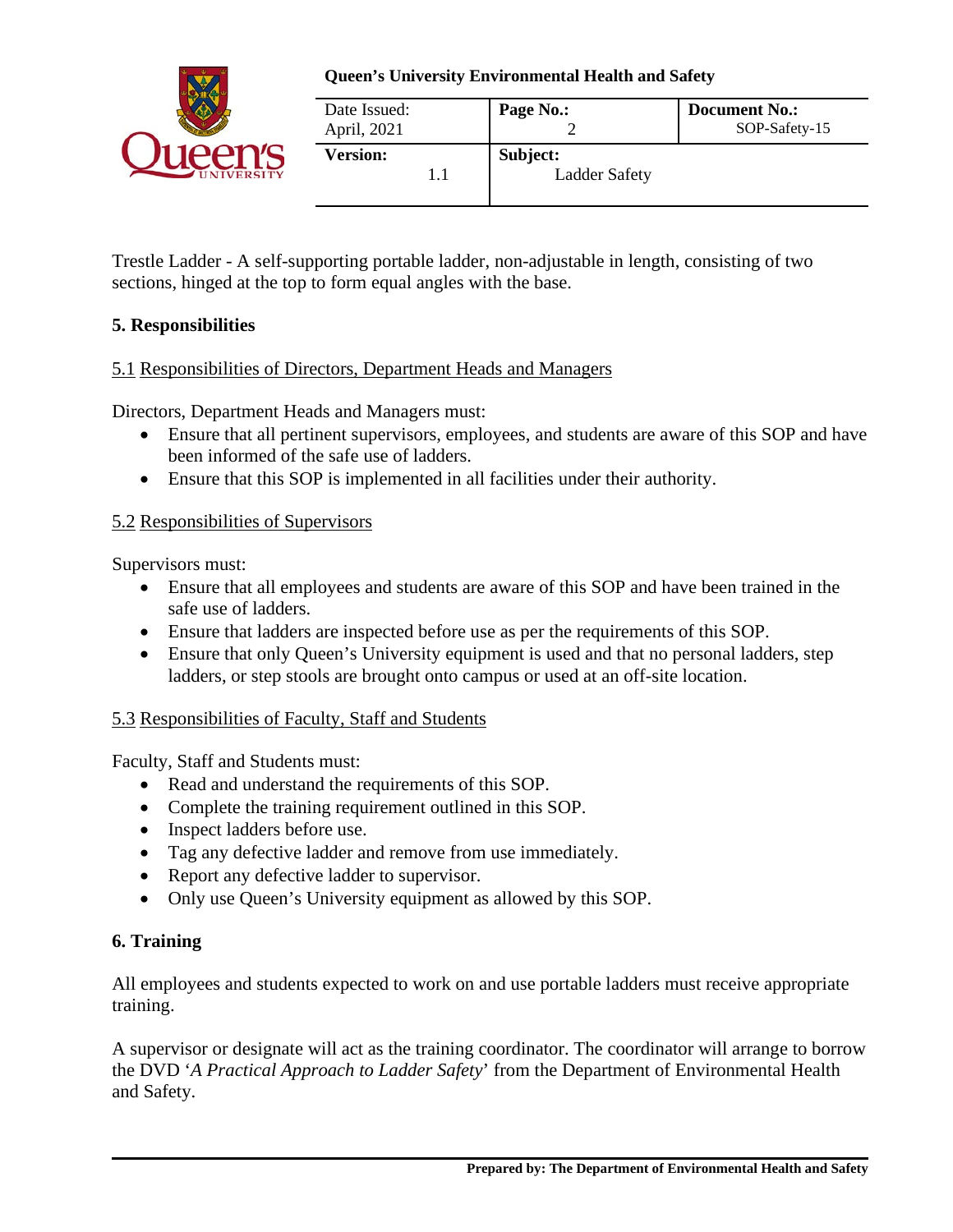

| Date Issued:<br>April, 2021 | Page No.:                        | <b>Document No.:</b><br>SOP-Safety-15 |
|-----------------------------|----------------------------------|---------------------------------------|
| <b>Version:</b>             | Subject:<br><b>Ladder Safety</b> |                                       |

A copy of the attendance sheet and completed quizzes must be sent to the Department of Environmental Health and Safety.

# **7. Ladder Rating**

When selecting a duty rating adequate for your needs, you MUST allow for the combined weights of the user, their clothes, their tools, and the materials needed. The maximum load rating of the selected ladder should NEVER be exceeded.

CSA Grade 1 (or ANSI Type I or higher) ladders MUST be used at Queen's University.

| <b>Maximum</b><br>Load<br>Capacity | <b>Rated Use</b>                                                                                                                 | <b>CSA</b><br><b>Standard</b> | <b>ANSI</b><br><b>Standard</b> | <b>Allowed</b><br><b>at</b><br><b>Queens</b> |
|------------------------------------|----------------------------------------------------------------------------------------------------------------------------------|-------------------------------|--------------------------------|----------------------------------------------|
| $170 \text{ kg}$<br>$(375$ lbs)    | <b>Special Heavy Duty</b><br>Designed for the most demanding industrial<br>and construction applications                         | Grade 1                       | Type IAA                       | Yes                                          |
| $135 \text{ kg}$<br>$(300$ lbs)    | <b>Extra Heavy Duty</b><br>Designed for frequent use in maintenance,<br>construction and industrial applications.                | Grade 1                       | Type IA                        | Yes                                          |
| $115 \text{ kg}$<br>$(250$ lbs)    | <b>Heavy Duty Industrial</b><br>Designed for use by contractors in<br>maintenance, construction, and industrial<br>applications. | Grade 1                       | Type I                         | Yes                                          |
| $100 \text{ kg}$<br>$(225$ lbs)    | <b>Medium Duty Commercial</b><br>Designed for moderate use by homeowners,<br>painters, handymen etc.                             | Grade 2                       | Type II                        | N <sub>o</sub>                               |
| $90 \text{ kg}$<br>$(200$ lbs)     | <b>Light Duty Household</b><br>Designed for infrequent household chores,<br>cleaning, painting etc.                              | Grade 3                       | Type III                       | N <sub>o</sub>                               |

### **8. Ladders**

Ladders can be used as a quick and easy way to access work at any given height; however, they are often used improperly and can result in injury. Selecting the wrong ladder, failing to ensure that a worksite is safe and secure, and the improper use of a ladder can easily result in falls and injury.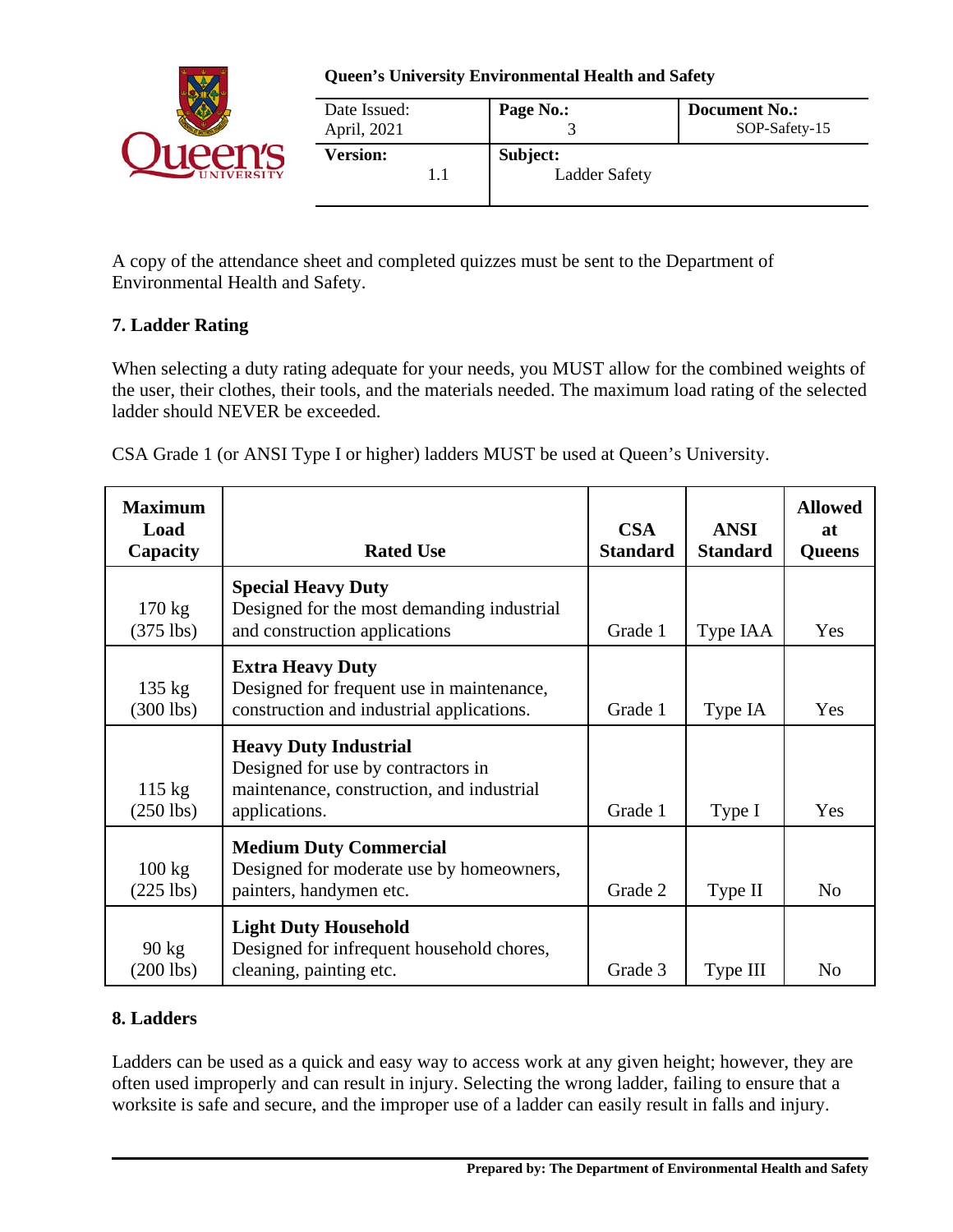

| Date Issued:<br>April, 2021 | Page No.:                        | <b>Document No.:</b><br>SOP-Safety-15 |
|-----------------------------|----------------------------------|---------------------------------------|
| <b>Version:</b>             | Subject:<br><b>Ladder Safety</b> |                                       |

Ladders are meant for short duration work only, if you need to use a ladder for more than 10 minutes at a time you should find alternative options such as a manlift or scaffolding.

If there is the potential for a worker to fall from a ladder at a height greater than 10' (3m), fall arrest equipment must be used. Changing the way work is completed (ex: working from ground level), using a scissor lift, or using scaffolding are often preferred alternatives to ladders.

To reduce the risks of using a ladder a worker must:

- Select the proper ladder for the job (ex: step stool, platform, or extension ladder).
- Inspect the ladder to ensure that it is in good condition and not damaged (Appendix A Ladder/Step Stool Inspection Checklist).
- Use the ladder only on firm, level surfaces.
- Identify overhead hazards prior to setting up the ladder.
- Stabilize the base of the ladder to prevent it from movement and secure the top of the ladder when working above 10 ft (3m).
- Extend the ladder 3 feet or 3 rungs above any upper surface that you are accessing.
- Ensure that the ground around the ladder is clear of obstructions and that the rungs are clear and free of slippery substances.
- Keep the area around the ladder clear of traffic and obstructions, when necessary, use a spotter or danger tape.
- Ensure that tools are secure while ascending and descending the ladder.
- Setup your ladder at an appropriate angle of 4:1 (ex. 1 foot out from the wall for every 4 feet up).
- When using a ladder above 10 ft (3m) as a workstation, use fall arrest equipment.
- Always face the ladder when ascending or descending and maintain 3 points of contact.
- Do not overreach beyond the side rails of the ladder.
- Metallic or metal type ladders shall NOT be used around electrical energy, components, and sources.
- Only use ladders as intended, never use them horizontally as scaffold planks or a runway.

Common causes of ladder accidents include:

- Overreaching.
- Ladder not properly secured.
- Slippery surfaces (feet, rungs, footwear).
- Improper angle and/or setup.
- Unsafe position on ladder.
- Defective/damaged ladder.
- Ladder positioned too close to electrical lines.
- Using ladder in high winds.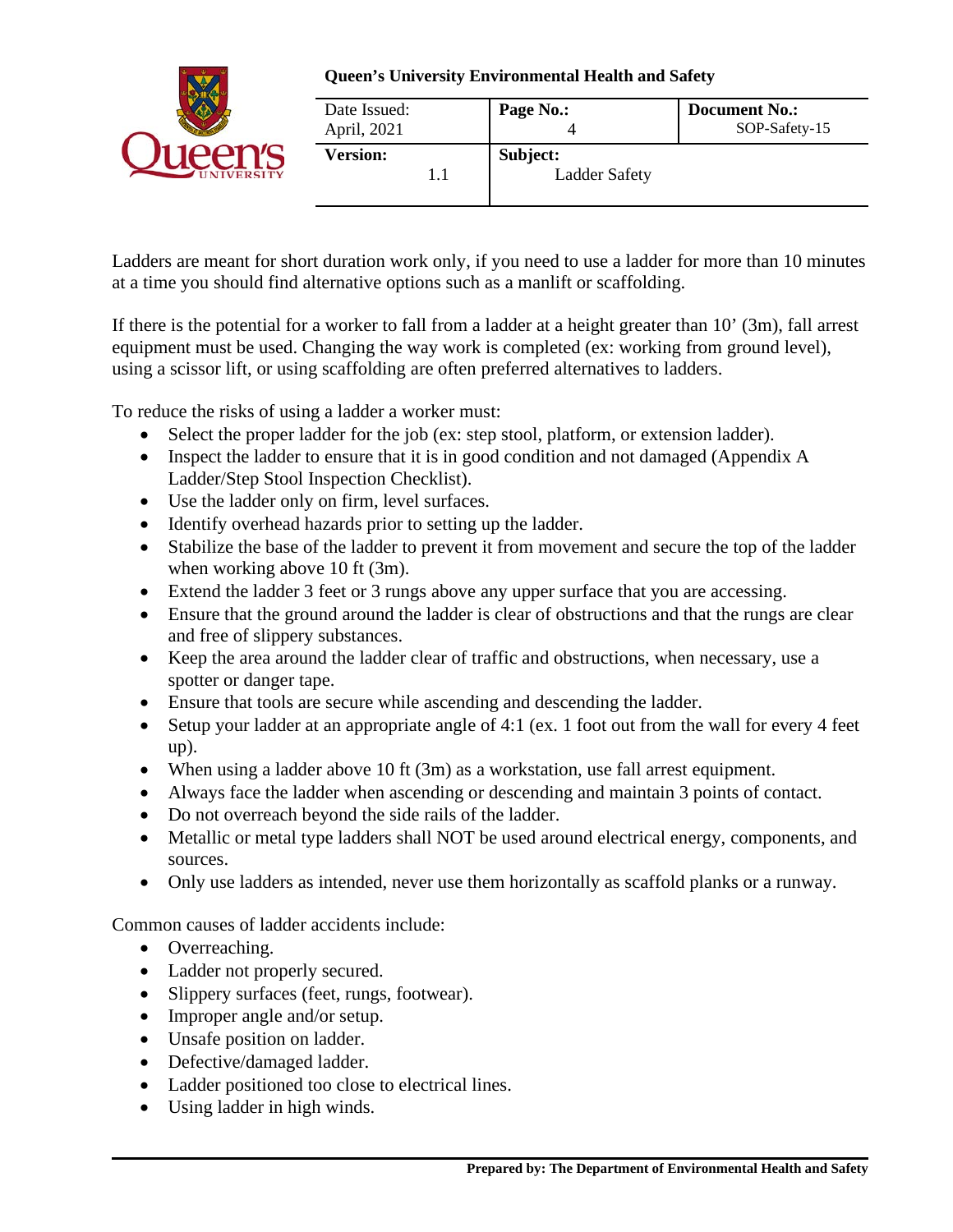

| Date Issued:<br>April, 2021 | Page No.:                        | <b>Document No.:</b><br>SOP-Safety-15 |
|-----------------------------|----------------------------------|---------------------------------------|
| <b>Version:</b>             | Subject:<br><b>Ladder Safety</b> |                                       |

### **9. Step Stools**

Users of step stools (including library type rolling step stools) do not have to watch the DVD '*A Practical Approach to Ladder Safety*' however, a supervisor or other competent employee must go over the following guidelines, manufacturer's instructions, and complete Appendix C *'Step Stool Safety Acknowledgement'*.

Step stools must be inspected at least twice year and prior to each use. Appendix A (Inspection Checklist) or equivalent shall be completed on the bi-annual inspection.

Step stools must have a rating of CSA Grade 1, or ANSI Type I, to be used at Queen's University.

Proper use of step stools:

- Carry objects so as not to impair ability to climb/descend, maintain balance and preserve field of view.
- Keep hands above knee level when reaching downward to grasp objects.
- Keep belt buckle within centre of stool when reaching sideways, do not overreach.
- Avoid leaning backward while moving objects.
- Avoid rising on toes when reaching up to place or retrieve objects.
- Keep both feet on the stool.
- Avoid applying forceful or jerky pushing/pulling movements when there is the potential for an unexpected reaction.

### **10. Inspection and Maintenance**

Departments shall inspect all ladders at least twice a year and prior to each use. If a ladder falls over it shall be re-inspected immediately for side rails dents or bends, excessively dented rungs, rung to side rail connections, hardware connections and possible rivet shear.

Appendix A (Ladder/Step Stool Inspection Checklist) or equivalent shall be completed on the biannual inspection.

# **11. Version History**

Version 1.0: March 2012 – Initial Release

Version 1.1: April 2021 – Minor wording and format changes. Strengthened the language around the requirement that all equipment is to be provided by Queen's University.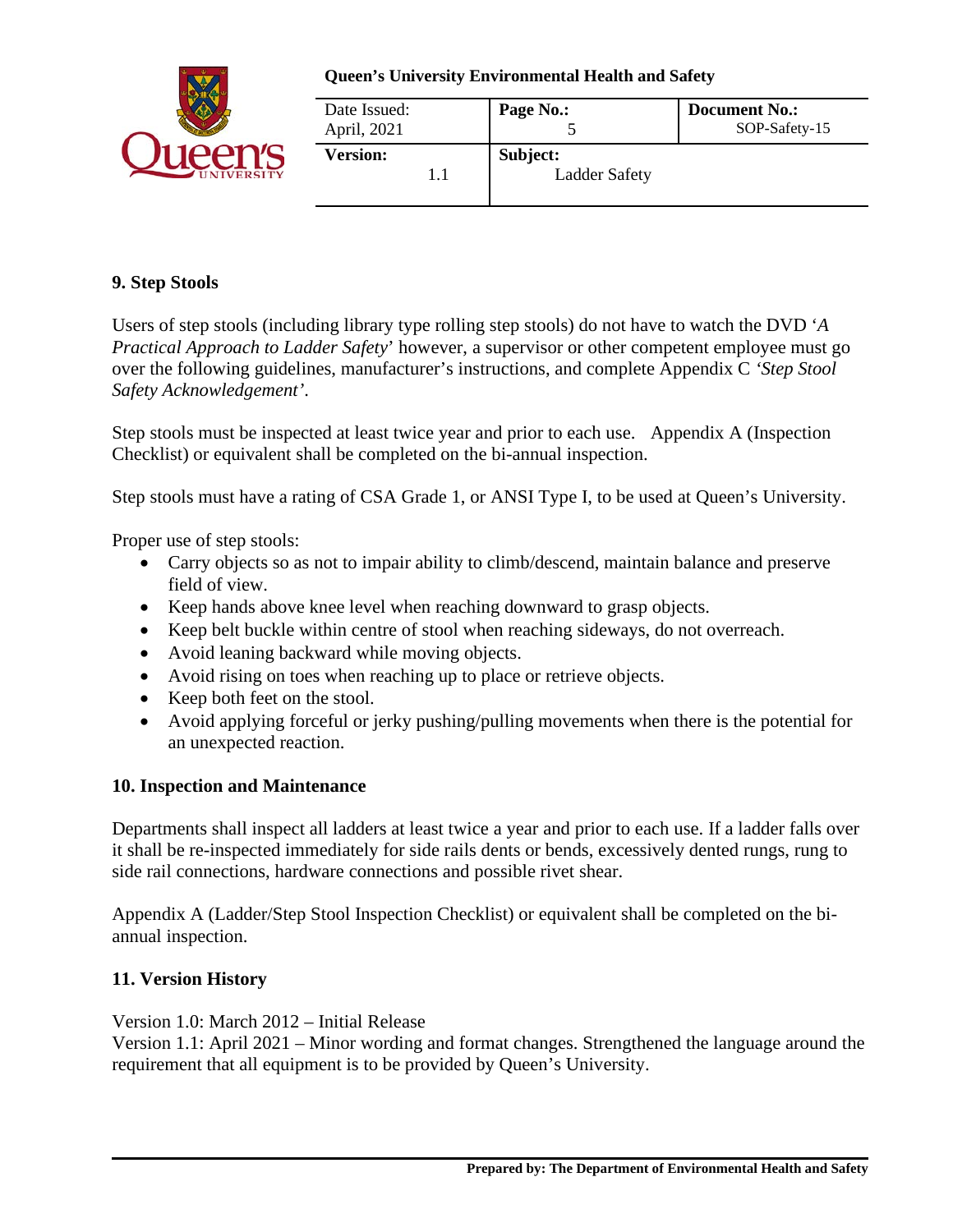# **Ladder/Step Stool Inspection Checklist**

Ladder Type/ID: \_\_\_\_\_\_\_\_\_\_\_\_\_\_\_\_\_\_\_\_\_\_\_\_\_ Location: \_\_\_\_\_\_\_\_\_\_\_\_\_\_\_\_\_\_\_\_\_\_\_\_\_\_\_\_\_\_\_\_

*Damaged or defective ladders must be tagged out of service immediately and reported to your supervisor.*

| 'A' Acceptable or a checkmark<br>'X' Unacceptable or 'N/A'              |  | <b>Date of Inspection</b> |  |  |  |  |  |  |
|-------------------------------------------------------------------------|--|---------------------------|--|--|--|--|--|--|
|                                                                         |  |                           |  |  |  |  |  |  |
| Material: W=Wood M=Metal O=Other                                        |  |                           |  |  |  |  |  |  |
| Steps or rungs (No broken, loose, missing).                             |  |                           |  |  |  |  |  |  |
| No Loose/missing nails, screws, bolts or<br>other metal parts.          |  |                           |  |  |  |  |  |  |
| No Cracked, split, rusted, or broken uprights,<br>braces, or rungs.     |  |                           |  |  |  |  |  |  |
| Wooden parts (smooth, no splinters)                                     |  |                           |  |  |  |  |  |  |
| No Damaged or worn non-slip bases.                                      |  |                           |  |  |  |  |  |  |
| Ladder stability.                                                       |  |                           |  |  |  |  |  |  |
| Moving parts moving freely (lubricated as<br>required by manufacturer). |  |                           |  |  |  |  |  |  |
| Not Wobbly (side to side strain).                                       |  |                           |  |  |  |  |  |  |
| No Loose or bent hinge spreaders                                        |  |                           |  |  |  |  |  |  |
| Hinge spreader stops functioning correctly.                             |  |                           |  |  |  |  |  |  |
| Hinges (No loose, broken)                                               |  |                           |  |  |  |  |  |  |
| Extension Locks (No loose, broken, missing)                             |  |                           |  |  |  |  |  |  |
| Rope (Not worn or rotted)                                               |  |                           |  |  |  |  |  |  |
| Identification marks (legible)                                          |  |                           |  |  |  |  |  |  |
| Ladder Stored properly                                                  |  |                           |  |  |  |  |  |  |
| Initials (person completing inspection)                                 |  |                           |  |  |  |  |  |  |
| Notes:                                                                  |  |                           |  |  |  |  |  |  |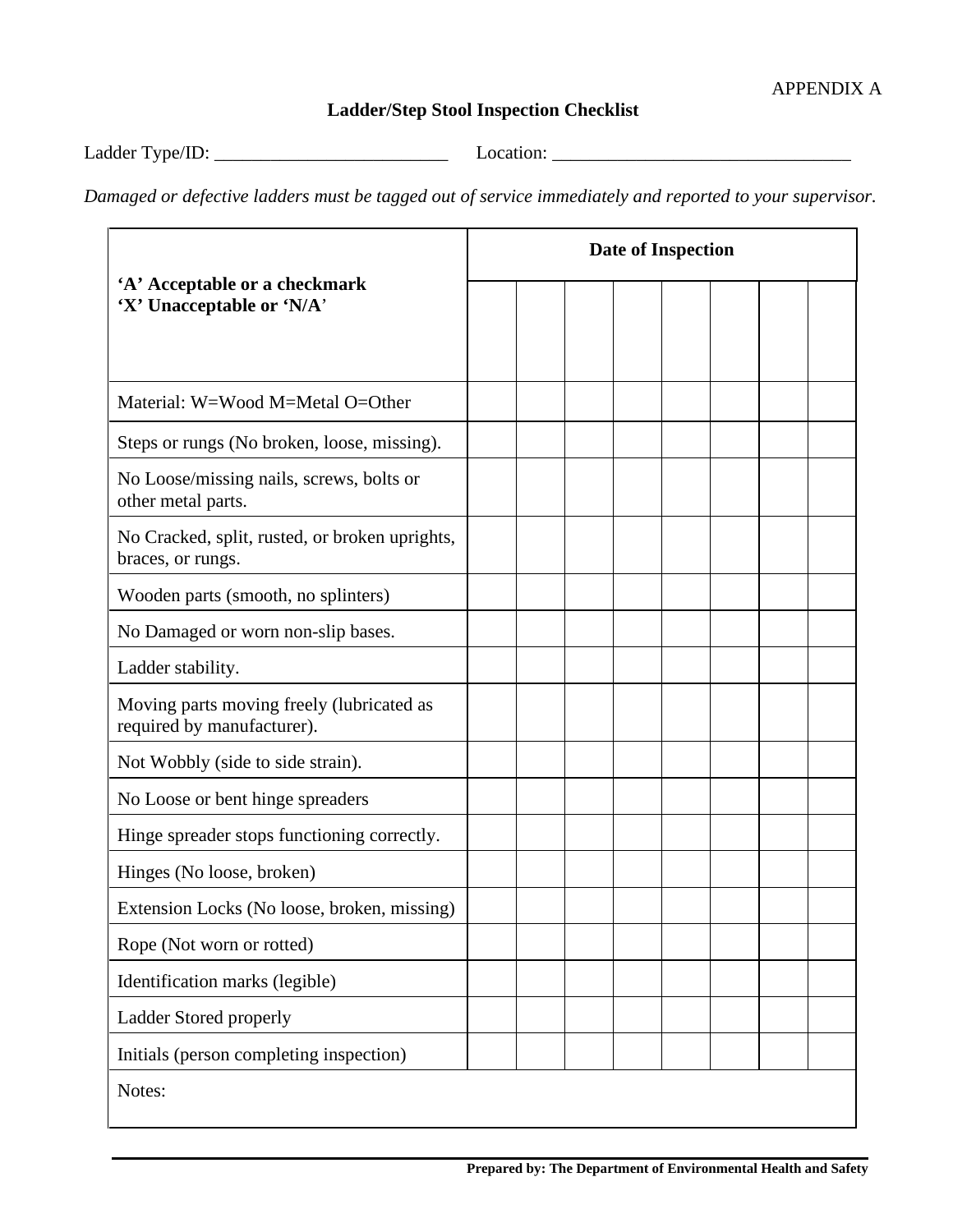### APPENDIX B

# **Ladder Safety Review Quiz**

|             | Name:                                                                                                                                      | Staff Student Number:                                                                                    |  |  |  |
|-------------|--------------------------------------------------------------------------------------------------------------------------------------------|----------------------------------------------------------------------------------------------------------|--|--|--|
| Department: |                                                                                                                                            | Date:                                                                                                    |  |  |  |
|             | 1. The most common material used in the construction of ladders is ________________.<br>A) aluminium<br>B) fiberglass<br>C) wood           |                                                                                                          |  |  |  |
|             | operations?<br>A) Type I<br>B) Type II<br>C) Type III                                                                                      | 2. Which type of ladder is rated for just 200 pounds and is not recommended for industrial or commercial |  |  |  |
|             | 3. A step ladder shall be carried to your destination in the ________________ position.<br>A) closed<br>B) open                            |                                                                                                          |  |  |  |
|             | 4. If a straight ladder contacts a wall at a height of 12 feet, the feet of the ladder should be placed<br>A) two<br>B) three<br>$C$ ) six |                                                                                                          |  |  |  |
|             | A) True<br>B) False                                                                                                                        | 5. More than half of all ladder fall victims are holding objects with one or both hands when they fall.  |  |  |  |
|             | stabilizing bar or other attachment that increases stability.<br>A) True<br>B) False                                                       | 6. You should only lean out beyond the side rails when working on a ladder when it is equipped with a    |  |  |  |
|             | floor or landing area.<br>A) True                                                                                                          | 7. When using a multi-use ladder on stairs, the short end of the ladder should always be placed on the   |  |  |  |

- B) False
- 8. You should never attempt to tie two ladders together to gain additional height.
	- A) True
	- B) False